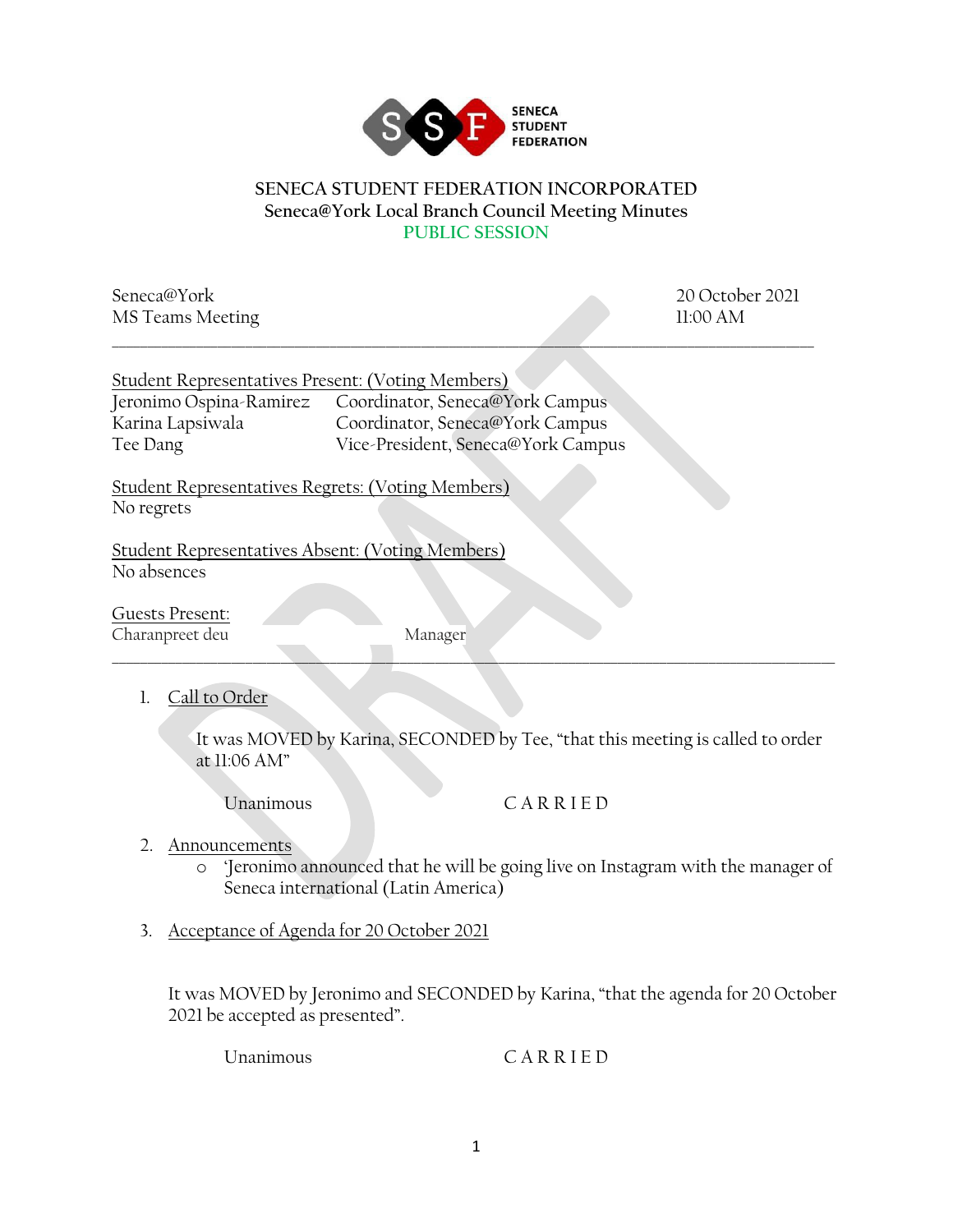- 4. Conflicts of Interest No conflicts declared
- 5. Acceptance of Local Branch Meeting Minutes

It was MOVED by Karina, and SECONDED by Tee, "that the Seneca@York Campus Local Branch Council Public Session meeting minutes for 6th October 2021, be accepted as presented".

Unanimous CARRIED

- 6. Agenda Items
	- a) Campus promotion

As discussed posters for campus promotion are already made by marketing team. Council members are waiting for the permission from college to post the posters on the notice board.

b) Class visit update.

Council will be reaching out to the program chairs and request them for class visits starting November 1st.

c) Student engagement via IG

 Seneca@york Instagram account is not being supervised by any of the departments and no answers are given to the students' concern who are reaching out through Instagram. Charanpreet (SIA manager) will try to reach Samir (marketing manager) to give council members the access to IG account for answering students' concern.

d) Council concerns and issues

Karina witnessed many students who are concerned about the short open hours of both cafeteria and Library which needs to be discussed further with college. Jeronimo witnessed an advocacy issue about convocation through mail which also needs to be discussed further with college.

e) Member's Report

Member's Report of council member is already submitted to Tee (Vice president)

7. Items to be taken to the Central Level

The emerging concerns and issues face by council members